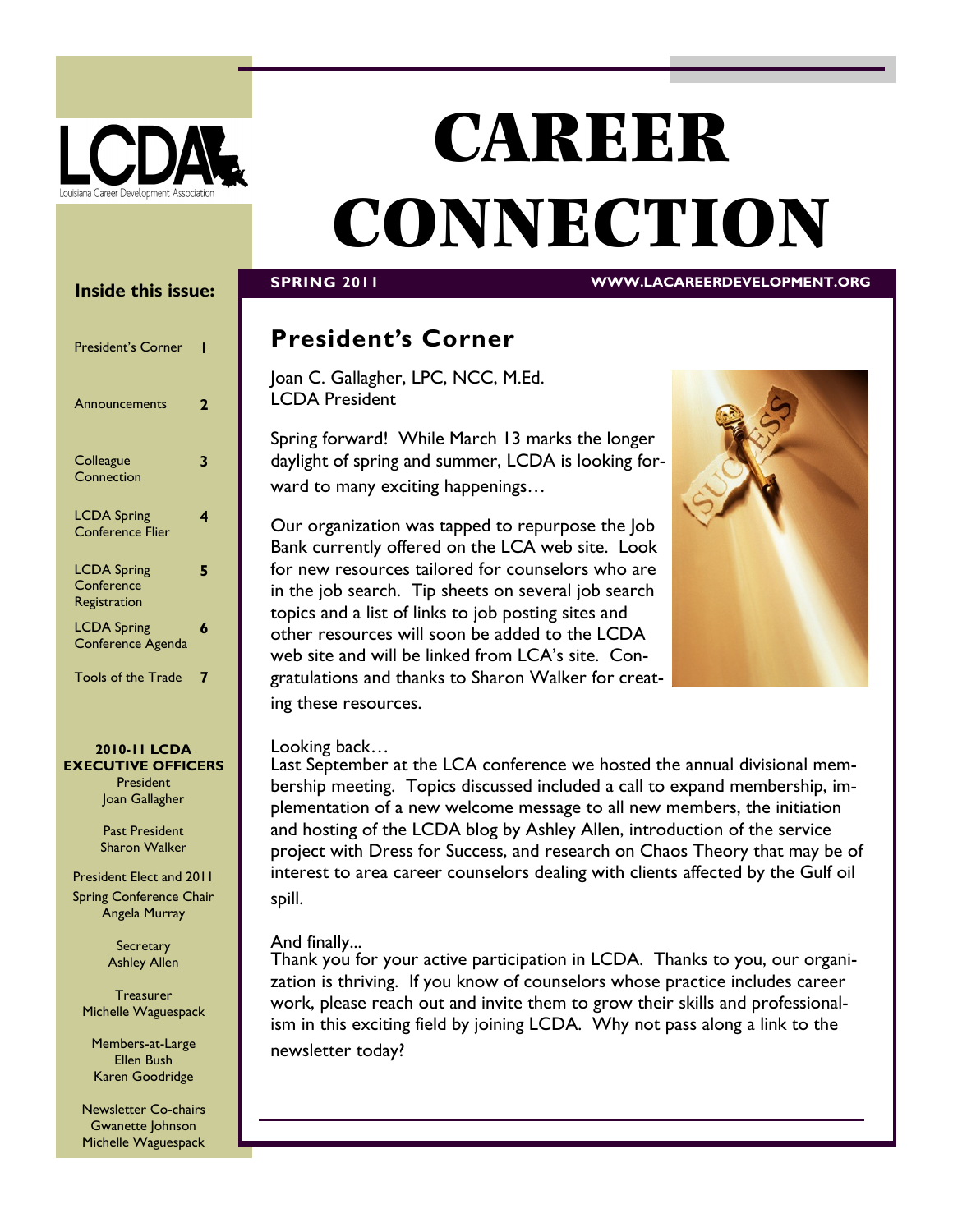#### **Page 2 CAREER CONNECTION**



#### **2011 LCDA Spring Conference**

The 2011 LCDA Spring Conference will be held on Friday, April 1. Conference registration form is on page 5. The theme is "Career Development Today: The Future is Here!" We look forward to learning about issues and resources of interest to LCDA members. Thanks to Angela Murray for a great job in coordinating this event!

#### **Dress for Success!**

*2011 LCA Conference Baton Rouge Hilton Capital Center September 17-20*



LCDA is partnering with Dress for Success for a service project that will take place at the Spring LCDA Conference. Dress for Success is an organization that provides disadvantaged women with professional work attire, support, and career development tools. Courtney King Humphrey will speak at the conference about Dress for Success and the impact of this organization in helping women become workforce ready. **We invite all conference participants to get involved in the LCDA service project by bringing a "Nearly New" donation of an interview suit, article of professional clothing/accessory, or monetary contribution to the conference in order to support this worthwhile cause!** Please make sure that any professional clothing donated is

## **Announcements**

pressed and on hangers. We look forward to our partnership with Dress for Success at the LCDA 2011 Spring Conference .

#### **Call for Programs**

Do you want to share your expertise with colleagues? Consider being a presenter at the 2011 LCA Conference in Baton Rouge, September 17-20. Career presentations are highly sought after this year, particularly on topics relevant to high school career decision making. Please consider responding to the Call for [Programs.](http://www.lacounseling.org/index.php?option=com_content&view=article&id=394&Itemid=291)

#### **2011 NCDA Conference**

LCDA officers are pooling our efforts and presenting a professional development institute session at the [Na](http://www.associationdatabase.com/aws/NCDA/pt/sp/conference_info)[tional Career Development](http://www.associationdatabase.com/aws/NCDA/pt/sp/conference_info)  [Association conference](http://www.associationdatabase.com/aws/NCDA/pt/sp/conference_info) in San Antonio in June on the topic of Career Development tools using Donald Super's Developmental Stages as a foundation. We are working hard to make this a practical and informative session that will inspire participants. Please consider attending the conference and PDI session, "Tools of The Trade: New,

Tried & True, Just 4 You!"

#### **LCDA New Logo Chosen!**

During the month of November numerous students across the state of Louisiana participated in LCDA's logo design contest. The contest was intended to further advocate National Career Development Month as well as encourage students to obtain valuable experience benefitting their academic endeavors. The winner received \$100 as well as invaluable experience creating a brand for a state organization. The new design will now serve as the official logo for the Louisiana Career Development Association and can be seen on the front of our newsletter. Congratulations to our winner, Bryce Primeaux, an LSU Electrical Engineering sophomore, and thanks to those students who participated!

#### **LCDA 2011-2012 Election Results**

Congratulations!!

President-Elect Michelle Waguespack

Member at Large Gwanette Johnson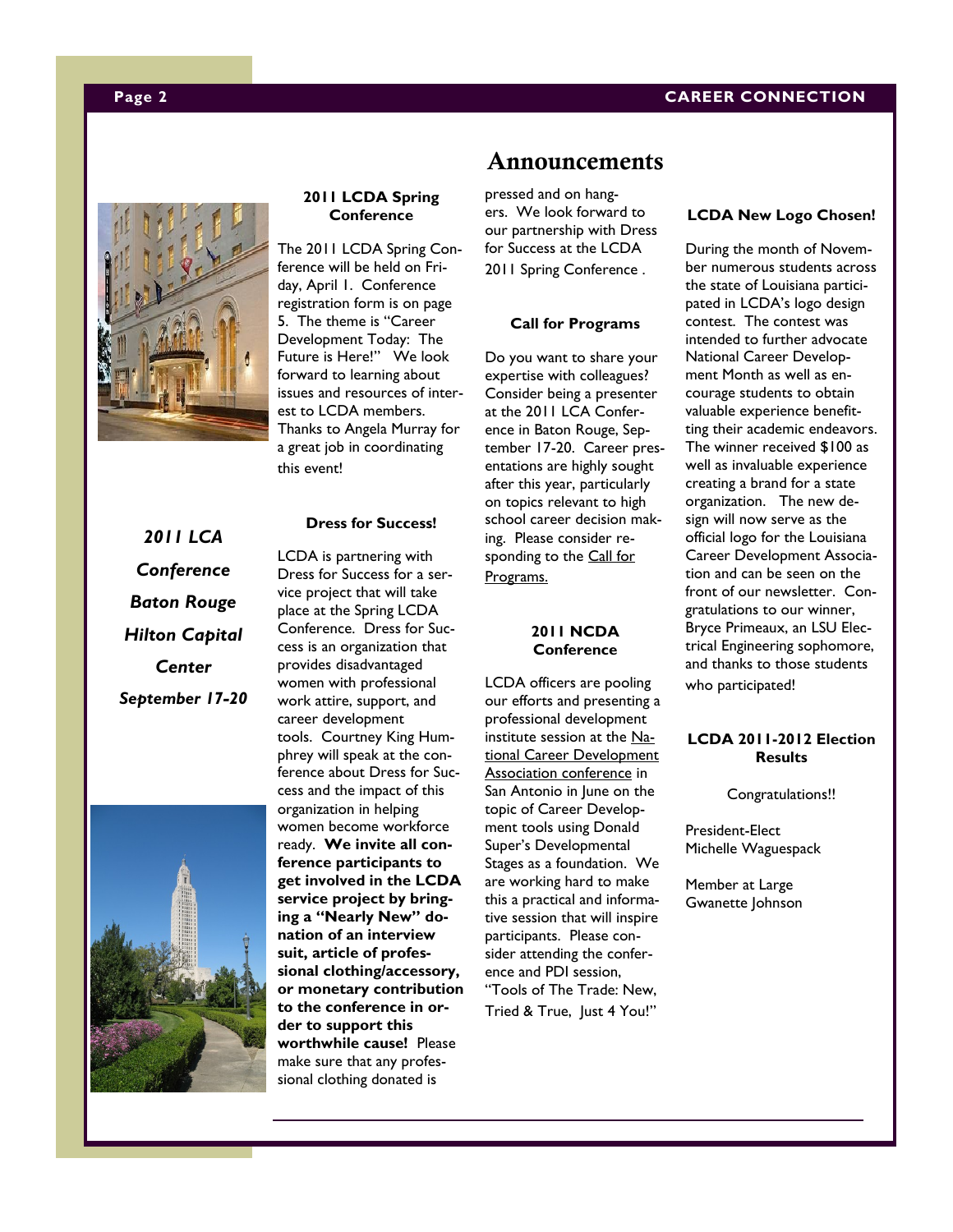#### **SPRING 2011 Page 3**

# **Colleague Connection**

As of November 2010, LCDA launched a blog as part of our online resources for members. The blog is intended to update members on important events, to offer helpful career information and to serve as a means of online interaction among members. A blog, according to Wikipedia, is "a blend of the term web log". A blog is simply an online log of information; it can be a type of website or exist as part of a larger website. For LCDA, the blog exists as part of our larger LCDA website and is utilized as one resource, among many, which is offered to members to help them stay abreast to current trends in career development and the organi-

zation as a whole. The blog is maintained and moderated by Ashley Allen, Secretary of LCDA, but all LCDA members are encouraged to submit articles, links or other helpful tidbits that she can add to the site. Using this online log allows LCDA to update information quickly and efficiently

without bombarding member's inboxes with an abundance of emails. Utilizing the blog allows members the luxury of checking the information at their leisure. In addition, the blog allows users the option of "subscribing to the RSS feed". When you choose to subscribe to this feed, it will then be added to your "Common Feed List". This basically means that instead of checking the blog daily for updates, whenever the blog is updated the information from the feed will be automatically downloaded to your computer and can then be viewed in Internet Explorer and other programs. The RSS feed button will appear in your browser as an icon such as this:

 By clicking on this icon and then choosing to follow the feed, you will automatically receive updates as they are added to the site.

It is the goal of LCDA to update the blog at least monthly with commentary or descriptions of events, to list helpful links to online resources for counselors and to serve as a forum for those in the career development field. While the blog does not allow comments to be submitted by readers directly to the site, the moderator always welcomes comments via email.

Already, the blog has been used to promote the spring conference, to present the new LCDA logo and to announce the 2011 Executive Council. We hope that you will take advantage of this resource by either submitting information or following the feeds as we attempt to provide helpful information to our members.

The blog can be accessed from the LCDA website at [http://](http://www.lacareerdevelopment.org/) [www.lacareerdevelopmen](http://www.lacareerdevelopment.org/) [t.org/](http://www.lacareerdevelopment.org/) or through the "About" section found on the LCA website at [http://](http://www.lacounseling.org/) [www.lacounseling.org/.](http://www.lacounseling.org/)  We look forward to utilizing this resource throughout the next year. Submissions can be email to Ashley Allen at [aallen@latech.edu.](mailto:aallen@latech.edu)

**BLOG**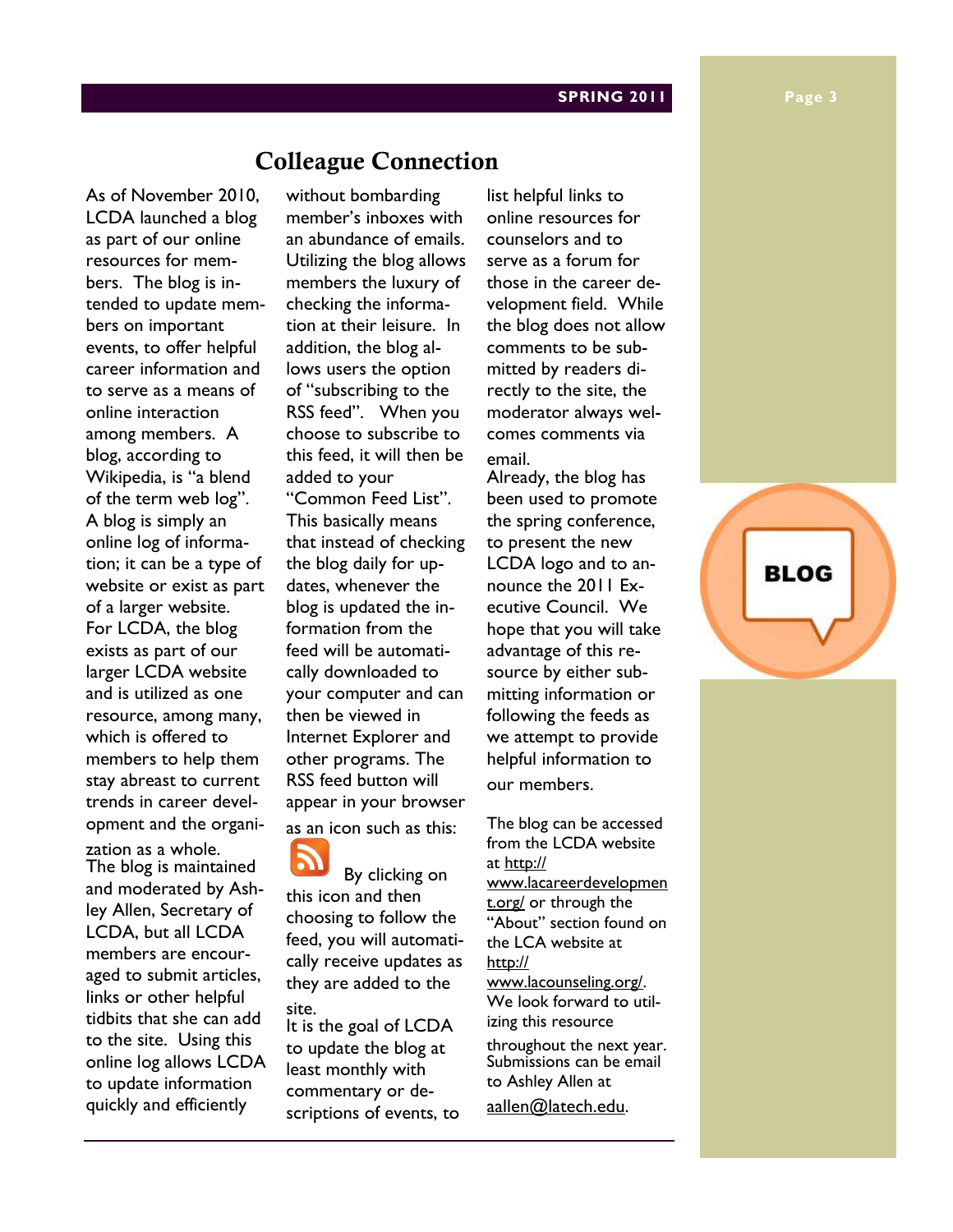



**Friday, April 1, 2011 8:30 AM - 4:00 PM**

- **Examine how to use family resources for vocational exploration and growth**
- **Enhance strategies to assist students in gaining employment in today's market**
- **Gather information on ways to help clients create a professional image while enhancing their self-esteem**
- **Learn ways academia and business partner to nurture the personal & professional growth of student in the financial pathways**
- **Hear about the best sessions from the NCDA annual conference 2010**

LOCATION: The Louisiana Emerging Technology Center Louisiana State University East Parker Boulevard, Building 340 Baton Rouge, LA 70803

 CONFERENCE FEE: \$60 in advance (\$65 at the door) \$30 for current graduate students

REGISTRATION DEADLINE: March 21, 2011

**We are partnering with Dress for Success for this year's service project. Please bring donations of nearly-new, current style women's professional business attire. Small optional monetary donations, in lieu of clothing, will also be gratefully accepted.**

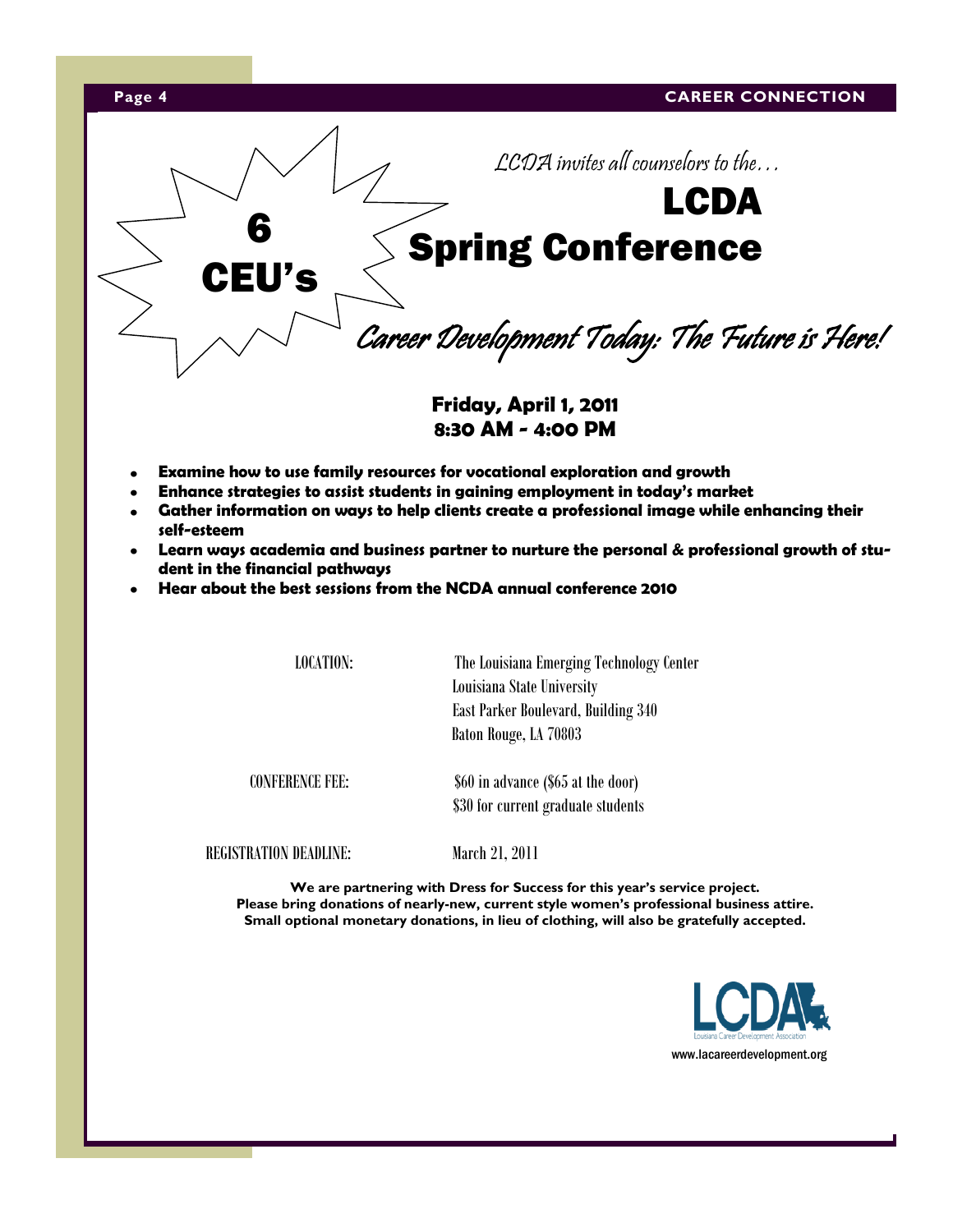| <b>SPRING 2011</b>                                                                                                                                                                                                                           | Page 5 |
|----------------------------------------------------------------------------------------------------------------------------------------------------------------------------------------------------------------------------------------------|--------|
| <b>LCDA SPRING 2011 CONFERENCE REGISTRATION</b>                                                                                                                                                                                              |        |
| Career Development Today: The Future is Here!                                                                                                                                                                                                |        |
| Friday, April 1, 2011                                                                                                                                                                                                                        |        |
| 8:30 AM - 4:00 PM                                                                                                                                                                                                                            |        |
|                                                                                                                                                                                                                                              |        |
| The Louisiana Emerging Technology Center<br>Louisiana State University                                                                                                                                                                       |        |
| East Parker Boulevard, Building 340                                                                                                                                                                                                          |        |
| Baton Rouge, LA 70803                                                                                                                                                                                                                        |        |
|                                                                                                                                                                                                                                              |        |
| Please PRINT clearly                                                                                                                                                                                                                         |        |
|                                                                                                                                                                                                                                              |        |
|                                                                                                                                                                                                                                              |        |
|                                                                                                                                                                                                                                              |        |
| Phone: e-mail: e-mail:                                                                                                                                                                                                                       |        |
| Primary Division: LCDA __ LCCA __ LSCA __ Other ______                                                                                                                                                                                       |        |
|                                                                                                                                                                                                                                              |        |
|                                                                                                                                                                                                                                              |        |
|                                                                                                                                                                                                                                              |        |
| 6 CEU's are available to attendees. Check if interested in CEU's: _______                                                                                                                                                                    |        |
| Early Bird Registration deadline: Monday, March 21st<br>$\bullet$<br>Registration fee: \$60 if mailed in advance, or \$30 for current graduate students, or \$65 at the door<br>$\bullet$<br><b>Continental breakfast and lunch included</b> |        |
|                                                                                                                                                                                                                                              |        |
| PLEASE MAKE CHECK PAYABLE TO LCDA.                                                                                                                                                                                                           |        |
| <b>SEND REGISTRATION FEE and REGISTRATION FORM TO:</b>                                                                                                                                                                                       |        |
| Angela Murray                                                                                                                                                                                                                                |        |
| 7250 Perkins Road Apt. 832                                                                                                                                                                                                                   |        |
| Baton Rouge, LA 70808                                                                                                                                                                                                                        |        |
| Phone: 225-975-1162                                                                                                                                                                                                                          |        |
| We are partnering with Dress for Success for this year's service project.                                                                                                                                                                    |        |
| Please bring donations of nearly-new, current style women's professional business attire.                                                                                                                                                    |        |
| Small optional monetary donations, in lieu of clothing, will also be gratefully accepted.                                                                                                                                                    |        |
| www.lacareerdevelopment.org                                                                                                                                                                                                                  |        |
|                                                                                                                                                                                                                                              |        |
|                                                                                                                                                                                                                                              |        |
|                                                                                                                                                                                                                                              |        |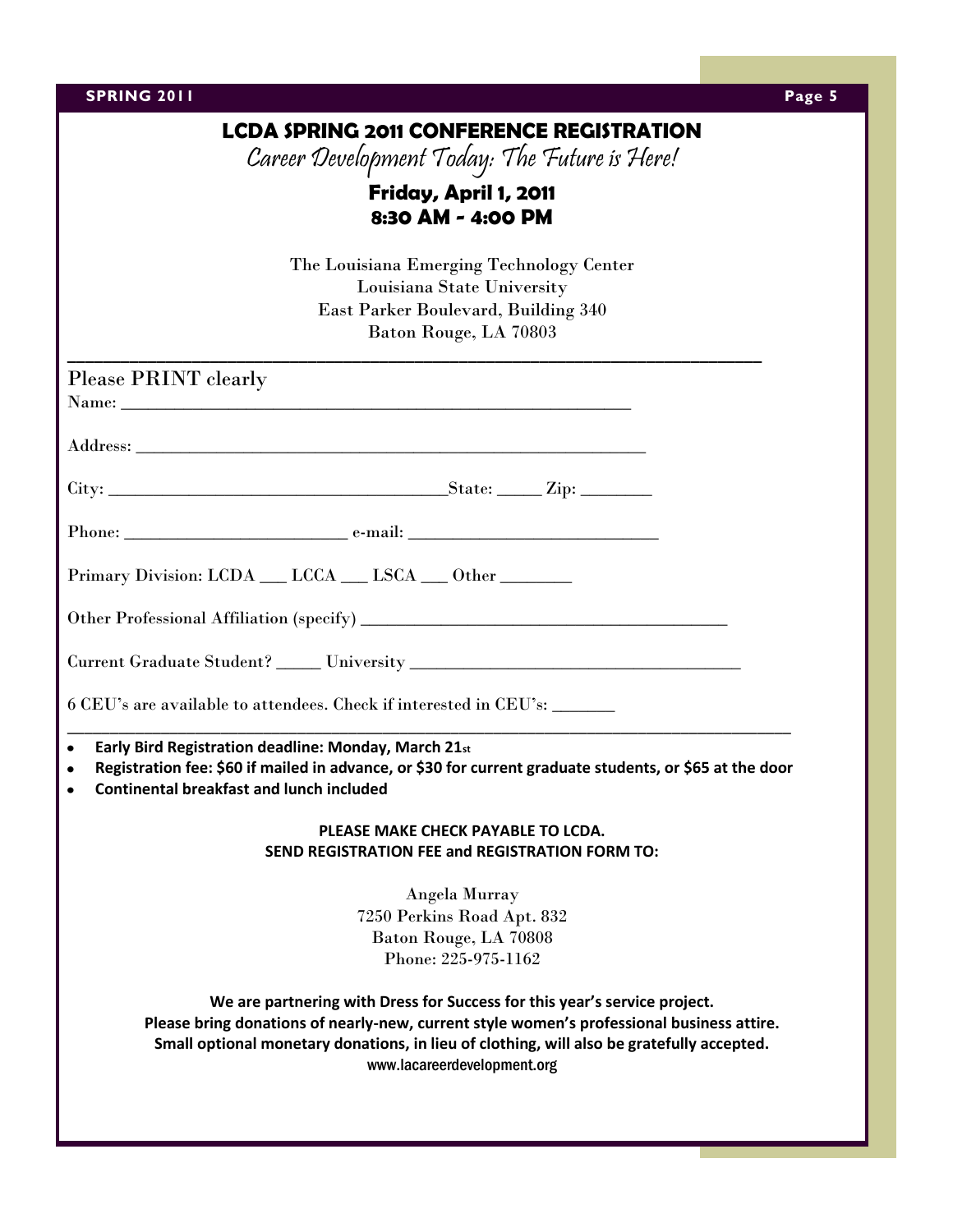# **2011 LCDA Spring Conference**

Career Development Today: The Future is Here!

# **Friday, April 1, 2011**

| 8:30-8:55       | Registration and continental breakfast                                                                                                                                      |
|-----------------|-----------------------------------------------------------------------------------------------------------------------------------------------------------------------------|
| 8:55-9:00       | Welcome<br>Angela Murray, LCDA President-Elect                                                                                                                              |
| $9:00 - 10:15$  | The Future is Here: Leveraging Family Resources for Vocational Exploration and Growth<br>Presenter(s): Jan C. Case, Ashley Generose, Meritt Godleski, and Kathleen Locmelis |
| $10:15 - 10:30$ | <b>BREAK</b>                                                                                                                                                                |
| $10:30 - 11:45$ | Strengthening Ties: A Partnership with LWC to assist Students with Gaining Employment<br>Presenter(s): Amy D. Valentine                                                     |
| $11:45 - 12:00$ | Select and enjoy lunch during the two sessions that follow                                                                                                                  |
| 12:00-12:30     | <b>Lunch Presentations</b><br>Mirror, Mirror: Self Esteem and Professional Image<br>Presenter(s): Joan Gallagher and Courtney Humphrey                                      |
| $12:30 - 1:00$  | Best of NCDA 2010: A Digest of Best Conference Sessions<br>Presenter(s): Joan Gallagher, Michelle Waguespack, and Sharon Walker                                             |
| $1:00 - 1:15$   | <b>BREAK</b>                                                                                                                                                                |
| $1:15-2:30$     | The Finance Career Cluster: A Pilot, Diversity Initiative at the University of New Orleans<br>Presenter(s): Martha Barnes and Kelly Fleenor                                 |
| $2:30-2:45$     | <b>BREAK</b>                                                                                                                                                                |
| $2:45-4:00$     | Finding the Future: Helping Students and Stakeholders Connect to Careers<br>Presenter(s): Katherine Heck and Jessica Morris                                                 |



www.lacareerdevelopment.org